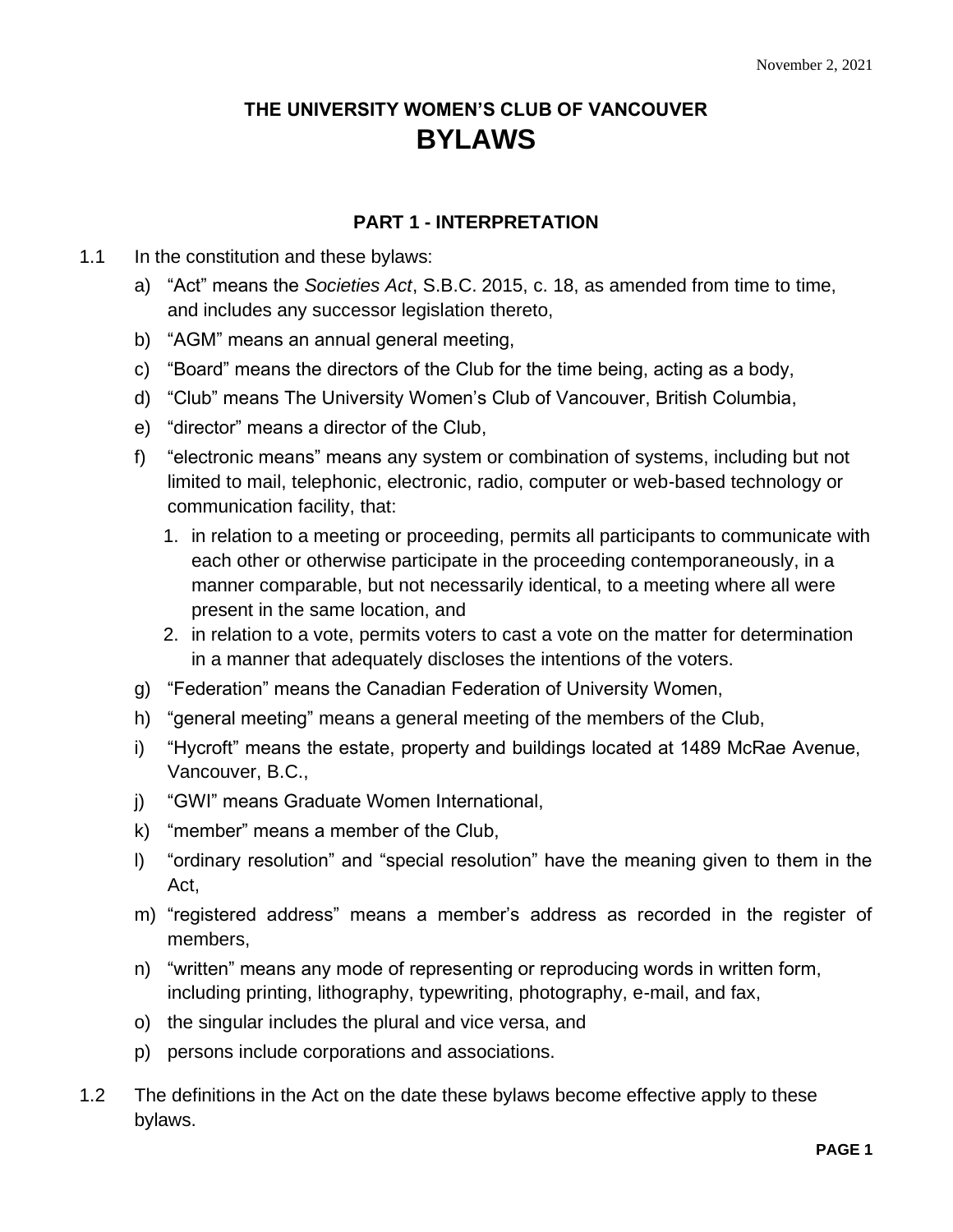1.3 On being admitted to membership, each member is entitled to, and the Club must on request give the member without charge, a copy of the constitution and these bylaws.

#### **PART 2 - MEMBERSHIP**

- 2.1 1) The members of the Club are those women 19 years of age or older who support the purposes of the Club and who become members in accordance with these bylaws.
	- 2) The Club, and each member of the Club, is a member of the Federation and of GWI.
- 2.2 1) A woman may apply to the Board for membership, and on approval by the Board is a member.
	- 2) The Board may in its sole discretion approve, postpone, or refuse an application for membership.
- 2.3 An application for membership must:
	- a) be in writing
	- b) be in a format approved by the Board, and
	- c) include payment information to process applicable dues and fees.
- 2.4 1) There are two classes of voting members: regular and associate.
	- a) A regular member must:
		- i) have earned a degree, diploma or equivalent qualification from an institution of higher learning recognized by the Federation, or
		- ii) have been accepted into a program leading to a masters or doctoral degree at an institution of higher learning recognized by the Federation, or
		- iii) be a member of a self-governing profession that requires a degree, diploma or equivalent qualification from an institution of higher learning as a pre-requisite to membership.
	- b) An associate member is a woman who is not eligible to be a member of another class, but supports the purposes of the Club and CFUW. The number of nondegree members must not be more than 20% of the total number of members.
	- 2) There are four classes of non-voting members: non-resident, local honorary, honorary life and visiting.
		- a) A non-resident member is a woman who has been a regular or associate member for at least one year, but who now ordinarily resides 100 kilometers or more from Hycroft, as determined by the boundaries on a map approved by the Board.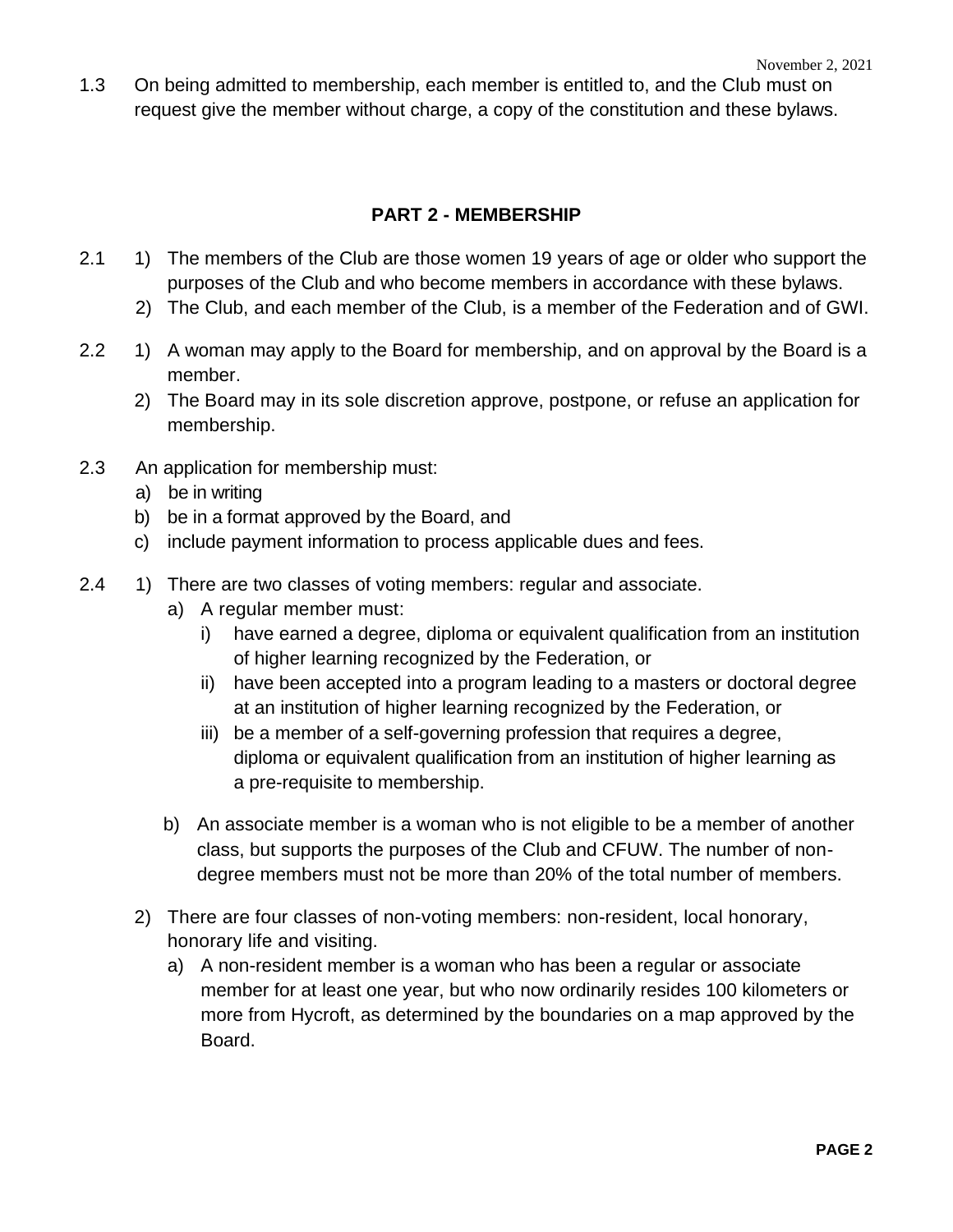- b) A Local Honorary member is a woman, not currently a Club member, who has made a significant contribution to the advancement of women in keeping with the purposes of The UWCV and is appointed by resolution of the Board. A Local Honorary member holds that position for such term as the Board may determine and does not pay membership dues.
- c) An honorary life member is a woman who has given long and significant service to the Club, no longer participates regularly in the Club, and is appointed by resolution of the Board. An honorary life member does not pay membership dues. The Club shall pay CFUW dues on her behalf. An honorary life membership is not transferrable.
- d) A visiting member is a woman who:
	- i) is temporarily resident in Vancouver,
	- ii) is a current member of an organization belonging to the GWI, or is eligible for such membership. A woman may be a visiting member only once and for a period of up to 12 consecutive months.
- 3) Subject to the constitution and bylaws, the Board must determine the rights and responsibilities of members, what services and facilities are provided to members, and any fee that will be charged for those services and facilities.
- 2.5 Membership is not transferable.
- 2.6 Every member and director must comply with:
	- a) the Act,
	- b) the constitution and bylaws,
	- c) any rules and policies made by the Club, including procedures for its governance, and
	- d) any rules of order governing the conduct of general meetings and of meetings of the Board.
- 2.7 1) A member ceases to be a member on:
	- a) delivering a written resignation to the Club,
	- b) death,
	- c) having been a member not in good standing for 10 days for non-payment of annual dues, or
	- d) being expelled.
	- 2) A member who ceases to be a member is not entitled to re-payment of entrance fees or annual membership dues.
- 2.8 1) A member becomes a member not in good standing on failing to pay:
	- a) a debt due and owing to the Club, or
	- b) annual membership dues by or before July 21<sup>st</sup>.
	- 2) Members not in good standing for failure to pay dues, fees, levies, or usage charges as prescribed in these bylaws shall not be entitled to vote, or to receive benefits and privileges of membership.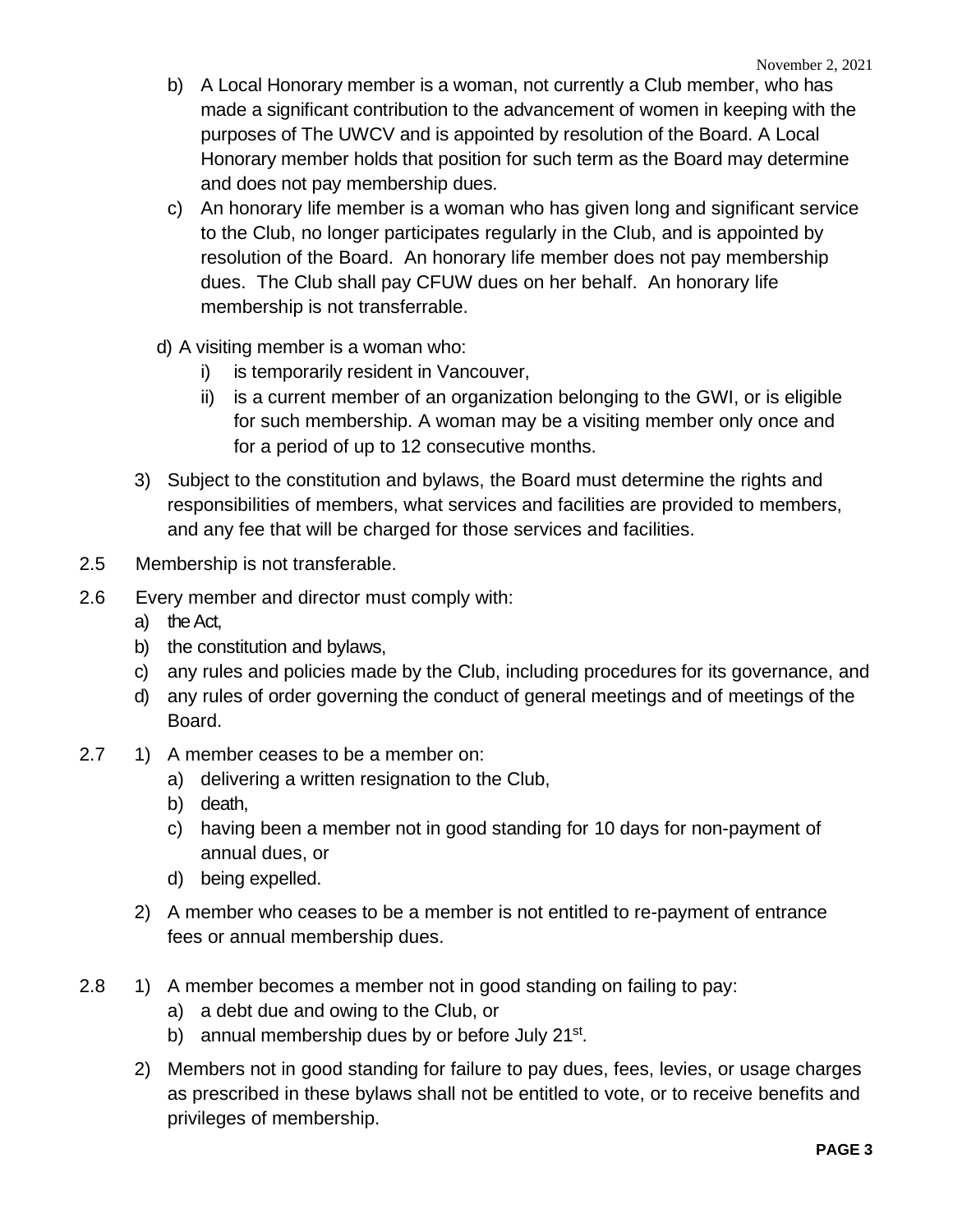- 2.9 1) A member who resigns may apply to the Board for reinstatement, but only within a period of five years after resigning, and upon payment of annual membership dues for the year in which the member rejoins.
	- 2) A member who ceases to be a member by reason of bylaw 2.7 c) may apply for reinstatement within one year after becoming a member not in good standing. The application must include annual membership dues for the year in which the member rejoins, together with a reinstatement fee of ten percent of annual membership dues.
- 2.10 1) A member may be expelled, suspended or otherwise disciplined for conduct injurious to the Club, by a resolution of the Board of which at least 2/3 of all the directors then in office are in favour.
	- 2) The Board must provide written notice of a proposed resolution for disciplinary action to the member in question, accompanied by a brief statement of the reasons for the disciplinary action.
	- 3) Upon issuing a notice of resolution for disciplinary action, the Board and the member concerned must each appoint one member. Those two members must in turn appoint a third, and the three must jointly investigate the conduct, and report on it to the Board and the member within 30 days.
	- 4) A member who is the subject of a proposed disciplinary action must be given an opportunity to be heard at the Board meeting before the resolution is put to a vote.
- 2.11 In addition to any rights conferred by the Act, a member in good standing has the following rights and privileges of membership, by class:

# *Regular Members and Associate Members*

- a) to receive notice of, and to attend, all general meetings;
- b) to make or second motions at a general meeting and to speak in debate on motions under consideration in accordance with such rules of order as may be adopted;
- c) to exercise a vote on matters for determination at general meetings; and
- d) may participate in the programs and initiatives of the Club, in accordance with such criteria as may be determined by the Board from time to time.

#### *Non-resident Members, Honorary Members and Visiting Members*

- e) to receive notice of, and to attend, all general meetings;
- f) to make or second motions at a general meeting and to speak in debate on motions under consideration in accordance with such rules of order as may be adopted; and
- g) may participate in the programs and initiatives of the Club, in accordance with such criteria as may be determined by the Board from time to time.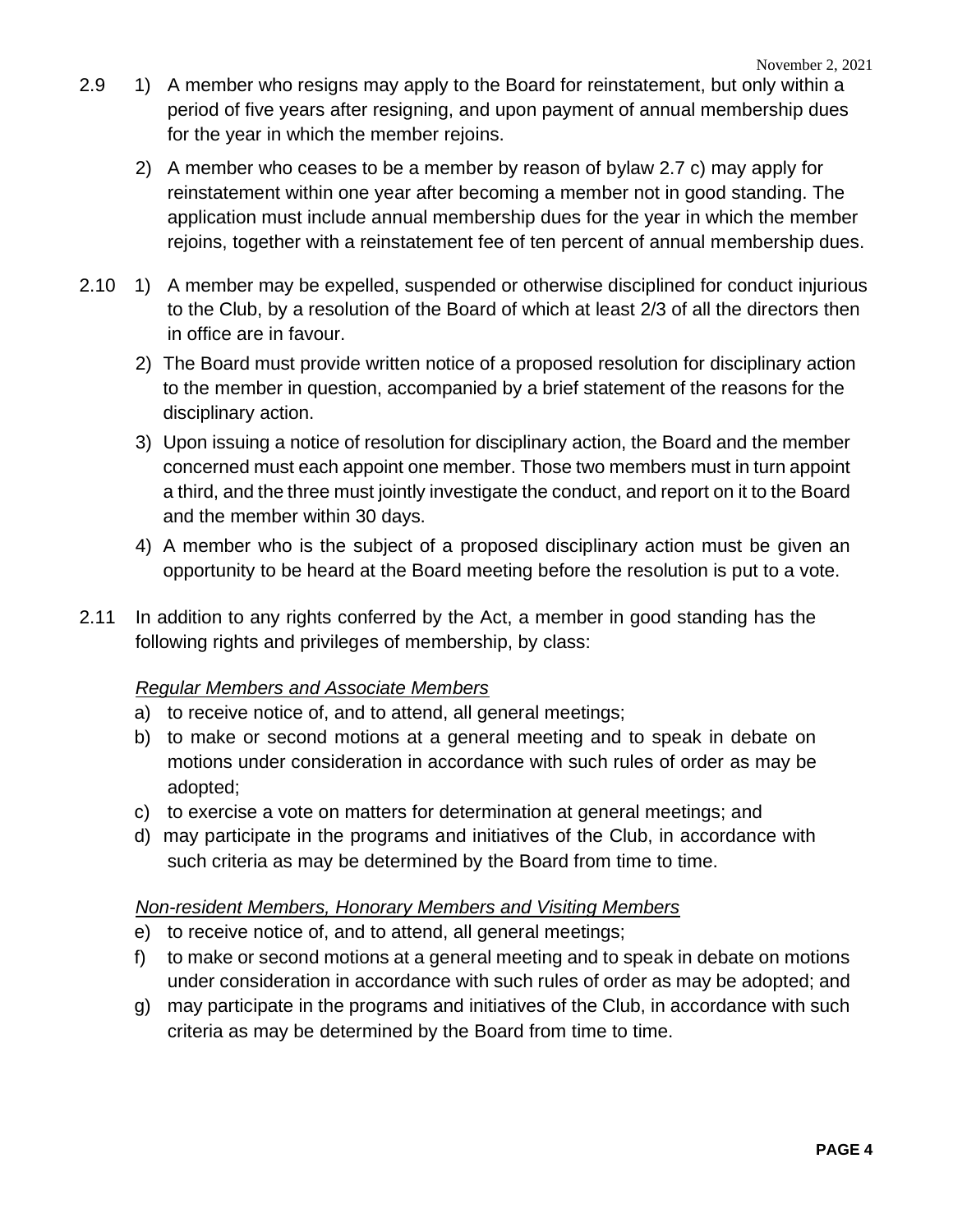- 3.1 1) The amount of entrance fees and annual Club membership dues for each class of members must be determined by resolution at a general meeting, provided that:
	- a) each member is given fourteen days' notice of the resolution, and
	- b) at least two thirds of the members present vote in favour of the resolution.
	- 2) The annual Club membership dues of a woman who is less than 30 years of age on the date she applies to become a member or renews her membership must be 50% of the annual Club membership dues of a regular or associate member.
	- 3) The annual CFUW membership dues of a woman who is enrolled as a full-time student at an institution of higher learning recognized by the Federation, in a degree, diploma or equivalent program which may lead to graduate studies, must be at the current full-time student rate as stipulated by CFUW.
	- 4) The annual Club membership dues of a woman who becomes a non-resident member must be 20% of the annual Club membership dues of a regular or associate member.
	- 5) A local honorary member pays no membership dues.
	- 6) The Club membership dues of a visiting member are pro-rated and must be paid in advance.
- 3.2 1) The annual Club membership dues and fees of a member, together with the Federation dues that are payable by that member, must be received by the Club by July 1st. Payment may be made by lump sum, post-dated monthly cheques, automated monthly credit card payment, or other electronic payment arrangements.
	- 2) The Club must send a membership renewal notice to all members no later than June  $1<sup>st</sup>$ .
	- 3) For the purposes of all bylaws relating to membership, entrance fee, and Club membership dues, "year" means July 1<sup>st</sup> – June 30<sup>th</sup>.
	- 4) Where a member is not in good standing by reason of bylaw 2.8.1.b:
		- a) any Club expenses incurred after July 21 must be paid by cash only,
		- b) any dues or debts owed the Club and not paid by July 21st will incur a late payment levy of 2% net 10,
		- c) any dues or debts owed the Club after 10 days of the member being not in good standing shall be subject to recovery with costs.
- 3.3 1) The Board may:
	- a) pro-rate Club membership dues for new applicants for membership, and
	- b) reduce or waive Club membership dues where it seems just and equitable.
	- 2) A member who is a member of another club that is a member of the Federation must pay required Federation dues to that organization or the Club, but not both.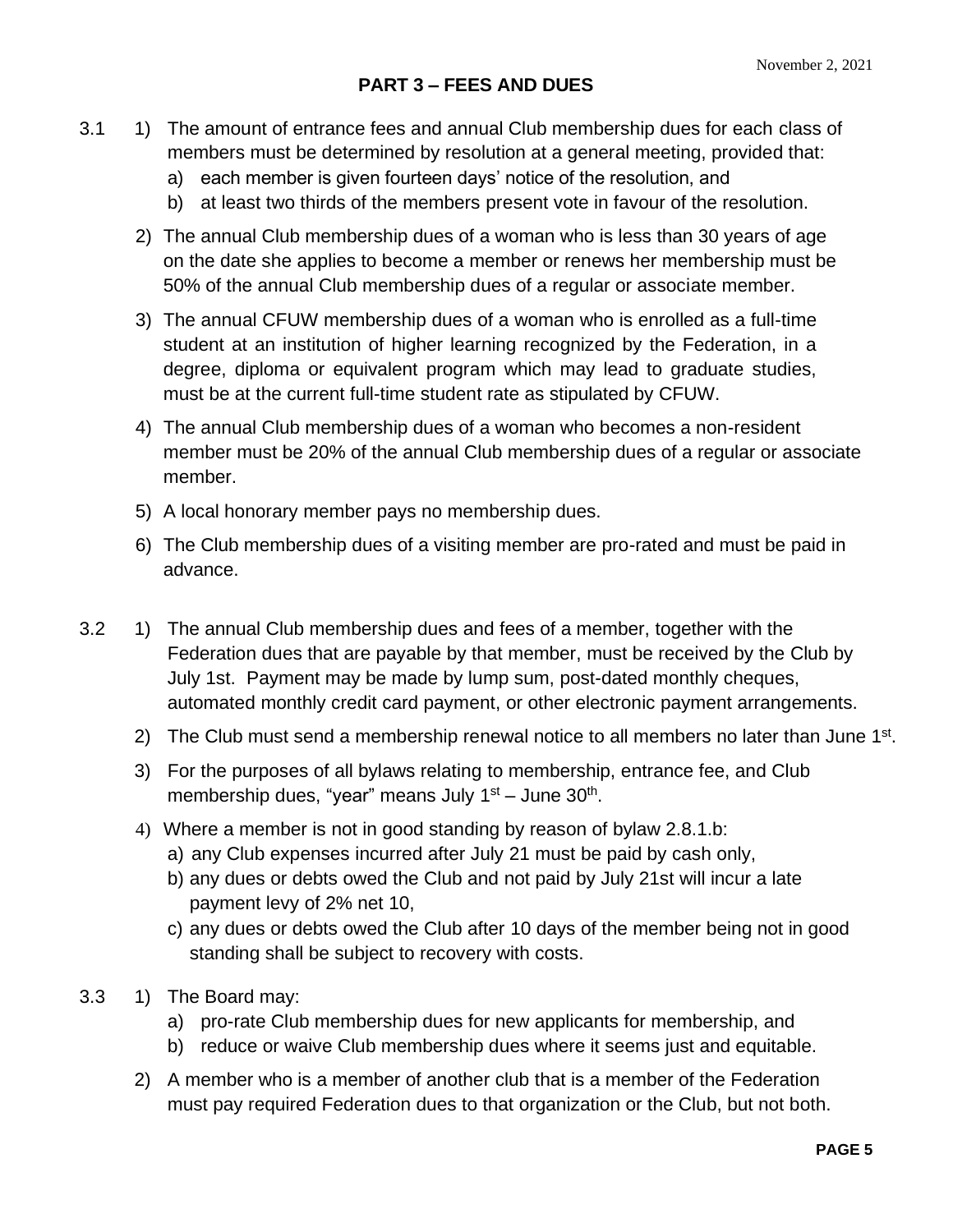# **PART 4 - MEETINGS OF MEMBERS**

- 4.1 1) General meetings must be held at the time and place that the Board decides.
	- 2) The AGM must be held in June each year.
	- 3) A general meeting must be held in January each year, to approve the budget.
- 4.2 The Board may convene:
	- a) additional general meetings at any time of the year, and
	- b) social and educational meetings.
- 4.3 1) The Board, on the requisition of 10% or more of the voting members, must convene a general meeting without delay.
	- 2) The requisition may be made in a single record or may consist of several records in similar form and must:
		- a) contain the names of, and be signed by, not fewer than 10% of the voting members,
		- b) state, in 200 words or less, the business to be considered at the meeting, including any special resolution the requisitionists wish to have considered at the meeting
		- c) be delivered to the delivery address, or mailed by registered mail to the mailing address, of the registered office of the Club, and
		- d) be sent to each individual listed in the Club's register of directors.
	- 3) If, within 21 days after the date of the Club's receipt of a requisition, the Board does not convene a general meeting, a majority of the requisitionists may call a general meeting in accordance with the Act.
	- 4) A general meeting convened by the requisitionists must be convened in the same manner, as nearly as possible, as general meetings are convened by the Board, except that notice of the meeting must be sent to every director as well as to every member.
- 4.4 1) Notice of a general meeting must be provided at least 14 days in advance and will specify the place, the day and the time of the meeting and will include the text of every special resolution to be proposed or considered at that meeting.
	- 2) The accidental omission to give notice of a general meeting to, or the non-receipt of notice by, any of the members entitled to receive notice does not invalidate proceedings at that meeting.
- 4.5 All regular and associate members in good standing are eligible to vote at a general meeting.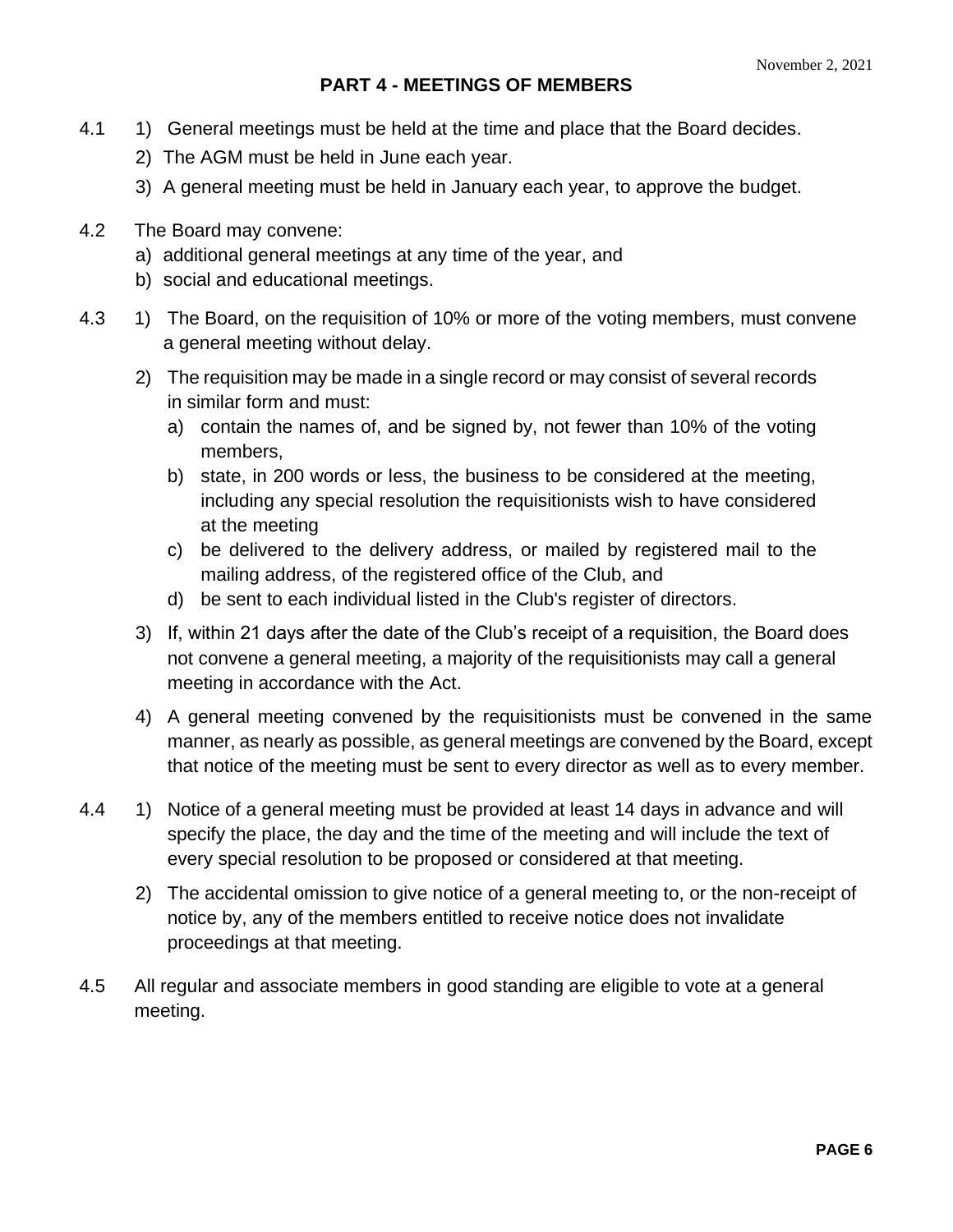# **PART 5 - PROCEEDINGS AT GENERAL MEETINGS**

- 5.1 1) At a general meeting, the following business is ordinary business:
	- a) adoption of rules of order,
	- b) consideration of the financial statements,
	- c) the report of the Board,
	- d) the report of the auditor/reviewer,
	- e) appointment of the auditor/reviewer, if required,
	- f) election of directors, and
	- g) the other business that, under these bylaws, ought to be transacted at an AGM, or business which is brought under consideration by the report of the Board issued with the notice convening the meeting.
	- 2) A notice of a general meeting must state the nature of any special business (i.e. other than ordinary business) to be transacted at the meeting in sufficient detail to permit a member receiving the notice to form a reasoned judgment concerning that business.
- 5.2 1) Quorum is 35 members present who are eligible to vote and in good standing.
	- 2) No business, other than the election of a Chair and the adjournment or termination of the meeting, can be conducted at a general meeting at a time when a quorum is not present.
	- 3) If during a general meeting a quorum ceases to be present, business then in progress must be suspended until there is a quorum present or until the meeting is adjourned or terminated.
- 5.3 1) The President, the First Vice-President, the Second Vice-President, or, in the absence of them all, one of the other directors present, must preside as Chair of a general meeting.
	- 2) If at a general meeting there is no President, First Vice-President, Second Vice-President or other director present within 15 minutes after the time appointed for holding the meeting, or the President, First Vice-President, Second Vice-President and all other directors present are unwilling or unable to act as Chair, the members present must choose a member who is present to be Chair.
- 5.4 1) Voting is by show of hands, except in the election of directors, or when a ballot is requested by a majority of members present, by a show of hands.
	- 2) All members have the right to notice of, to attend, and to speak at general meetings. Only regular, and associate members have the right to vote and to be directors.
	- 3) Proxy voting is prohibited.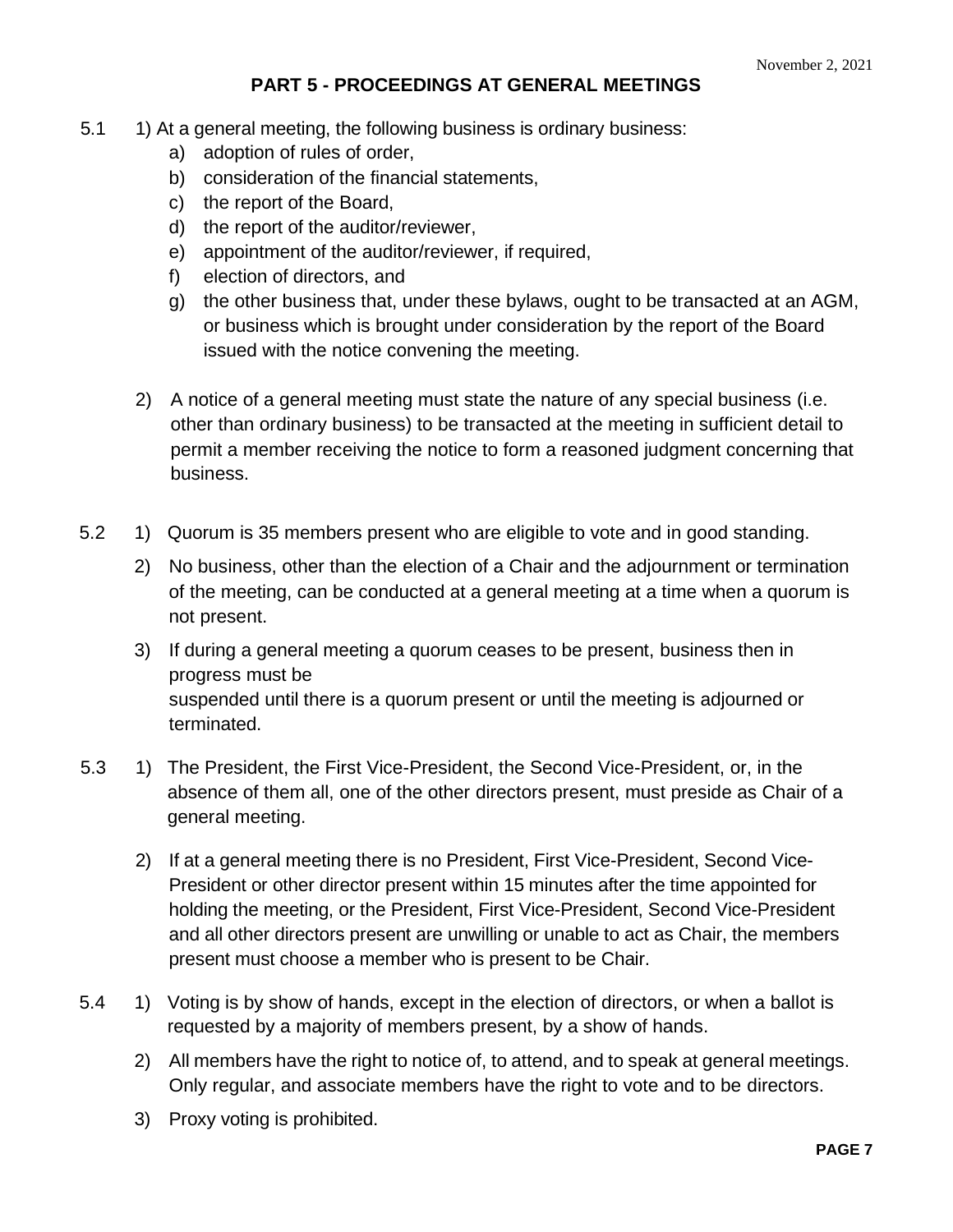- 4) The Board may determine, in its discretion, to hold any general meeting in whole or in part by electronic means, so as to allow some or all members to participate in the meeting remotely. Where a general meeting is to be conducted using electronic means, the Board must take reasonable steps to ensure that all participants are able to communicate and participate in the meeting adequately and, in particular, that remote participants are able to participate in a manner comparable to participants present in person, if any. Persons participating by permitted electronic means are deemed to be present at the general meeting.
- 5.5 1) The Chair of a general meeting does not have a casting or second vote in addition to the vote to which the Chair is entitled.
	- 2) The Chair of a general meeting must not move or propose a resolution.
	- 3) A resolution proposed at a general meeting must be seconded.
- 5.6 1) A general meeting may be adjourned from time to time and from place to place.
	- 2) No business may be transacted at an adjourned general meeting other than the business left unfinished at the meeting from which the adjournment took place.
	- 3) When a general meeting is adjourned for more than 14 days, notice of the adjourned meeting must be given as for the original meeting.
	- 4) Except as provided in this bylaw, it is not necessary to give notice of an adjournment or of the business to be transacted at an adjourned general meeting.
- 5.7 If within 30 minutes from the time appointed for a general meeting a quorum is not present, the meeting, if convened on the requisition of members, must be terminated, but in any other case, it stands adjourned to the same weekday 14 days later, at the same time and place, and if, at the adjourned meeting, a quorum is not present within 30 minutes from the time appointed for the meeting, the members present constitute a quorum. No notice of a meeting adjourned under this section need be given to members not present.
- 5.8 A general meeting may adopt rules of order, but if it does not do so, then the most recent edition of Robert's Rules of Order must be used.
- 5.9 1) A notice may be given to a member personally, by mail, by fax, or by e-mail to the member at the member's address, fax number, or e-mail address, as shown in the register of members.
	- 2) A member must promptly and in writing notify the Club of any change in the member's name, address, e-mail address, and fax and telephone numbers.
	- 3) A notice sent by mail from the Club's office is deemed to have been received two days after being mailed.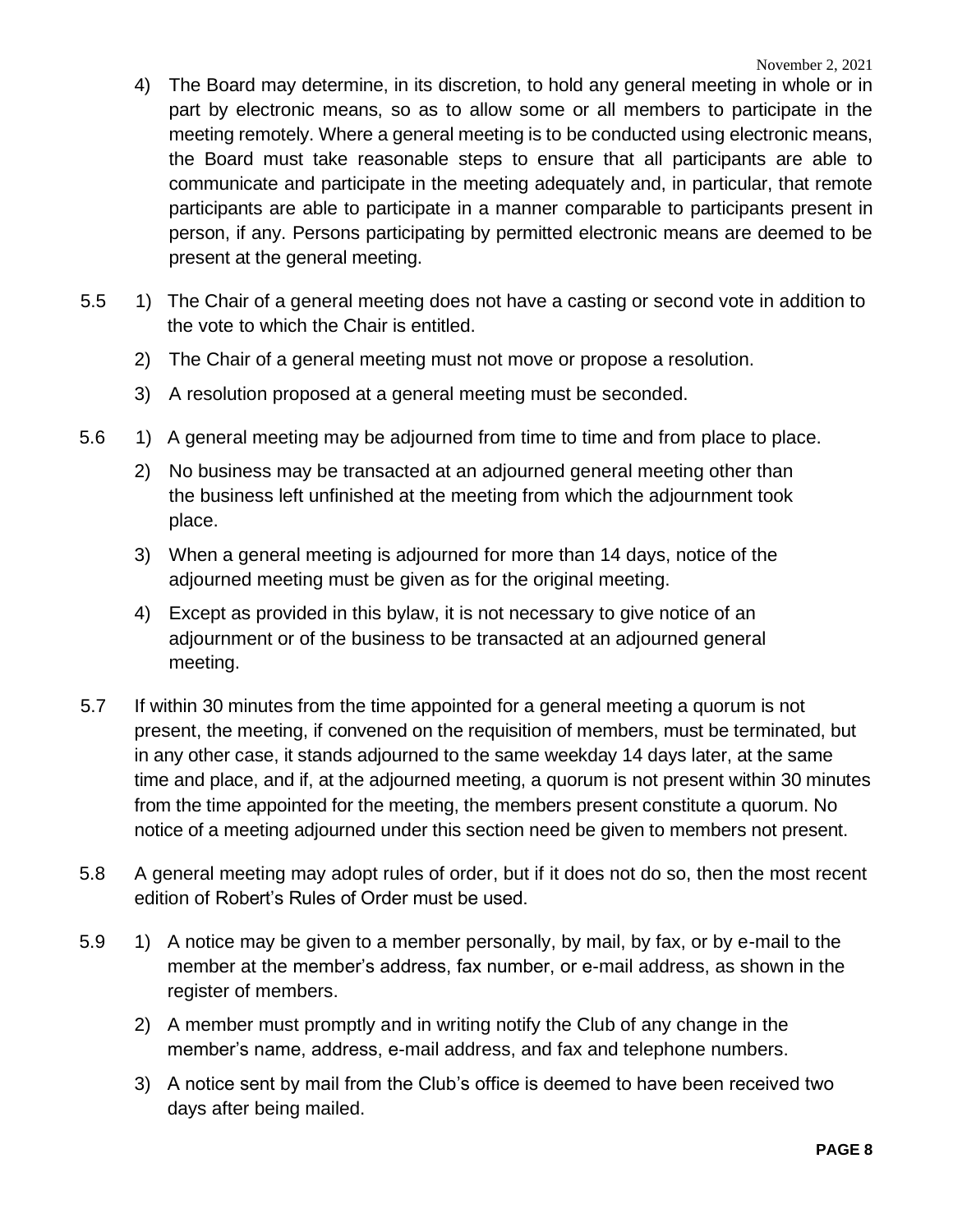- 4) A notice sent by fax or e-mail is deemed to have been received 24 hours after being sent.
- 5.10 1) Notice of a general meeting must be given to:
	- a) every member shown on the register of members on the day notice is given, and
	- b) the auditor, if financial statements on which the auditor has reported are to be presented at the meeting.
	- 2) No other person is entitled to receive a notice of general meeting.

#### **PART 6 - BOARD**

- 6.1 1) The Board may exercise all the powers of the Club, and do all the things that the Club may do, subject to:
	- a) the constitution and these bylaws,
	- b) all laws affecting the Club, and
	- c) rules, not being inconsistent with these bylaws, which may be made from time to time by the Club in general meeting.
	- 2) A rule made by the Club in a general meeting does not invalidate a prior valid act of the Board.
- 6.2 A director ceases to be a director on:
	- a) ceasing to be a regular or associate member in good standing,
	- b) the end of the director's term of office, unless the director is elected to another position,
	- c) resigning in writing,
	- d) becoming unable to perform the duties of a director, as determined by a resolution of the Board, of which at least 2/3 of all directors then in office vote in favour, or
	- e) failing to attend three meetings of the Board in one year without just cause.
- 6.3 The members may, by special resolution, remove a director before the expiration of the director's term of office, and may elect a successor to complete the term of office.
- 6.4 If the President ceases to hold office during the first year of her term, an election must be held to fill the vacancy. If the President ceases to hold office during the second year of her term, the first Vice-President becomes President for the remainder of the term, and is then eligible to be elected President.
- 6.5 1) The Board may appoint a member as a director to fill a vacancy in the Board, including a vacant position not filled at the AGM.
	- 2) A director so appointed holds office only until the adjournment of the next AGM, but may be reelected at that meeting.
	- 3) A director who is appointed under this bylaw more than six months before the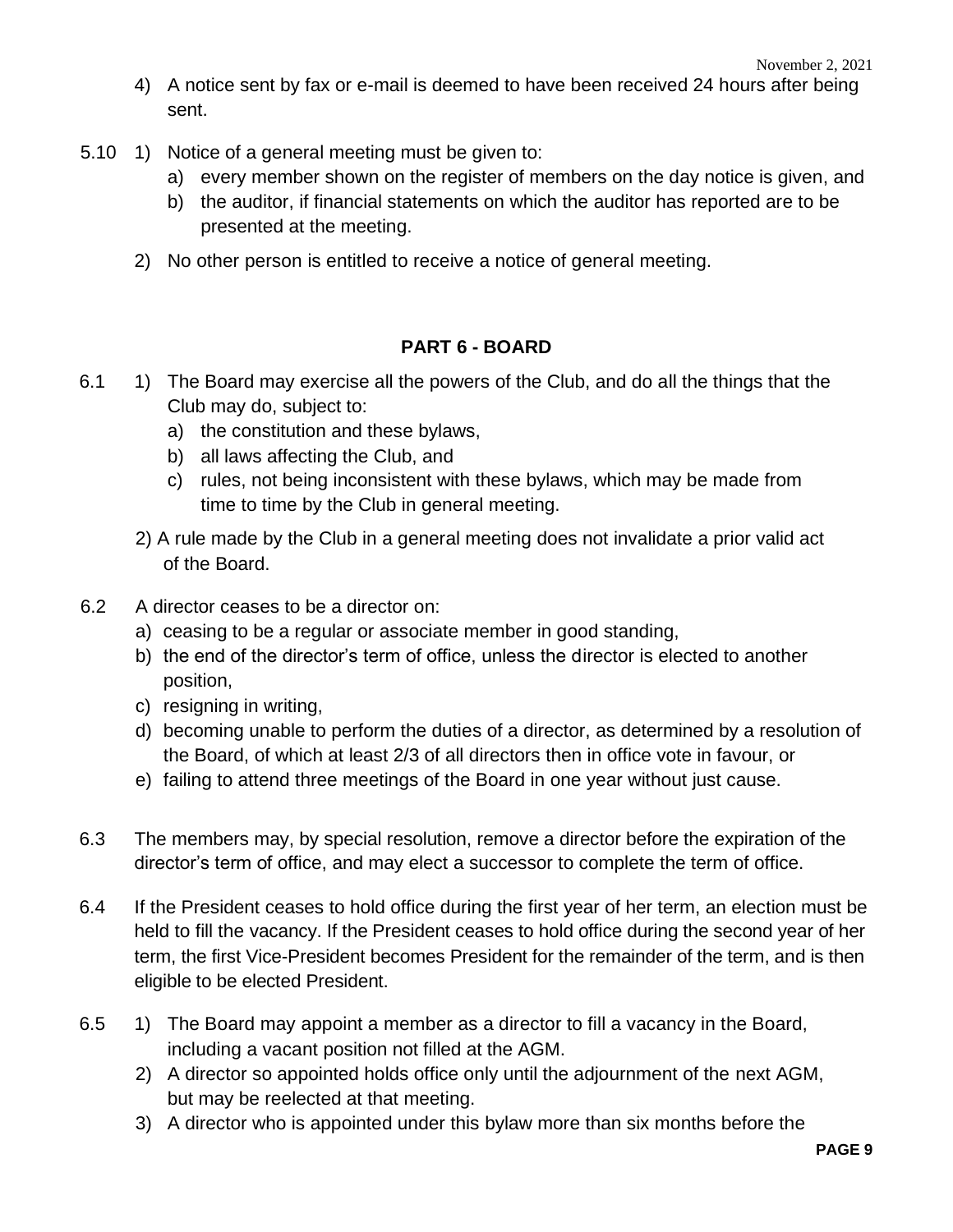AGM may only be elected for a further year in that office.

- 6.6 No act or proceeding of the Board is invalid only by reason that there are fewer directors in office than the number required by bylaw 7.1(1).
- 6.7 Directors must not be remunerated for acting as directors, but a director may be reimbursed for expenses necessarily and reasonably incurred while engaged in the affairs of the Club. This provision is unalterable.
- 6.8 To the extent permitted by the Act, each director and eligible party (as defined by the Act) will be indemnified by the Club against all costs, charges and expenses, including legal and other fees, actually and reasonably incurred in connection with any legal proceeding or investigative action, whether current, threatened, pending or completed, to which that person by reason of his or her holding or having held authority within the Club:
	- a) is or may be joined as a party to such legal proceeding or investigative action; or
	- b) is or may be liable for or in respect of a judgment, penalty or fine awarded or imposed in, or an amount paid in settlement of, such legal proceeding or investigative action.

#### **PART 7 – NOMINATIONS AND ELECTIONS**

- 7.1 1) The Board must be made up of the following directors:
	- a) the President, First Vice-President, Second Vice-President, Secretary, and Treasurer, who are also the elected officers, and
	- b) the Chairs of the Standing Committees, a member at large, and member relations.
	- 2) A director elected pursuant to bylaw 7.1(1) must have been a regular or associate member for at least two years.
	- 3) The President must have served at least two years as a director within the five years prior to taking office, and the First Vice-President must have served at least one year as a director.
- 7.2 1) Directors have a term of office of two years.
	- 2) Except when proceeding directly to the office of President, a director may serve only two consecutive terms, and must then not be a director for one year.
	- 3) A director who serves two consecutive terms must hold a different position under bylaw 7.1(1) for each of those terms.
- 7.3 1) The directors must be elected at the AGM.
	- 2) The Board must call for nominations no later than April 15<sup>th</sup>.
	- 3) Nominations must be in writing and must be submitted to the Nominations Committee on or before May  $1<sup>st</sup>$ . A candidate must be nominated for a specified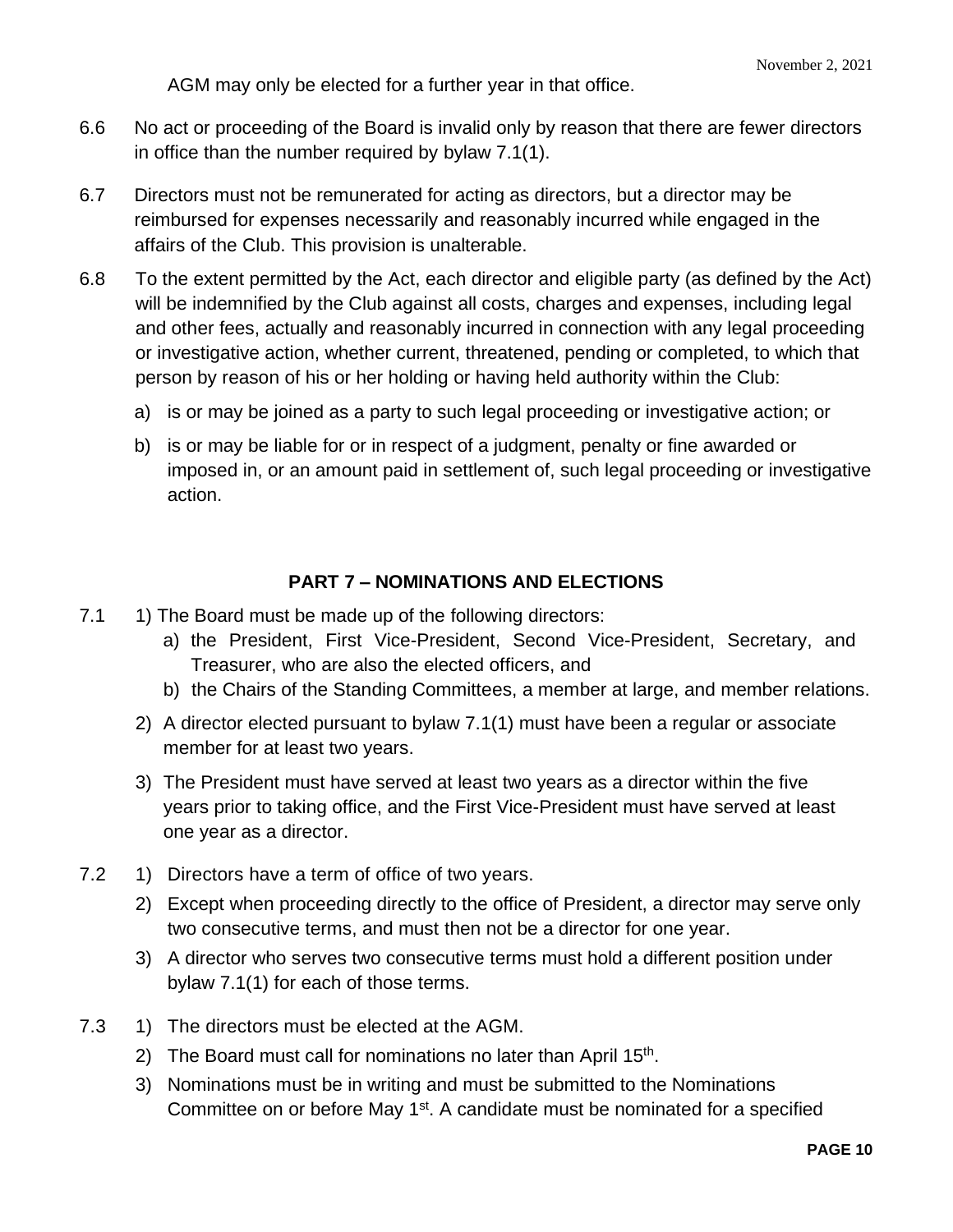position, can only stand for one position, and must consent to the nomination.

- 4) The Nominations Committee may nominate candidates, and must make reasonable efforts to ensure that there is at least one candidate for each position.
- 5) Nominations from the floor of the AGM are prohibited.
- 7.4 1) Elections must be conducted by secret ballot, except where there is only one candidate, in which case the candidate is elected. Every regular or associate member in good standing has one vote for each position to be filled.
	- 2) In an election where there is more than one eligible nominee for a vacant position at the close of the nomination period, the election will be by secret ballot and the following rules apply:
		- (a) the secret ballot may be conducted by written ballot or electronic means, either at or prior to the annual general meeting, all at the discretion of the Board;
		- (b) ballots will be sent or otherwise made accessible to all voting members in good standing, and only to those members;
		- (c) each ballot will include the name of each eligible nominee for that position;
		- (d) each voting member may vote for only one nominee for that position. Any ballot will be deemed to be void if it records votes for more than one nominee for that position;
		- (e) ballots for that position will be counted following the close of the election period by scrutineers appointed by the Board;
		- (f) the nominee for that position receiving the most votes is elected;
		- (g) the results of the election by secret ballot for that position will be announced by the President to all members following the counting of the ballots; and,
		- (h) a member may make a motion for a recount of the votes in respect of the election for that position after the President announces the election outcome. Such motion for a recount must be made during the meeting, must be seconded, is not debatable, and requires a majority vote to pass. If such motion for a recount is passed, the scrutineers shall immediately recount the ballots for that position and the results of the recount shall then be announced by the President during the meeting.
	- 3) The Board may permit voting by advance ballot at the Club's business premises during the two weeks preceding the AGM, but if it does so must make reasonable provisions for confidentiality and security of the ballot.
	- 4) Directors take office at the adjournment of the AGM at which they are elected.
	- 5) The Board may establish, by Board Resolution from time to time, such additional policies and procedures related to the nomination and election of Directors and Officers as it determines necessary or prudent for the Society, provided that such policy and procedure does not contradict the Act or these bylaws.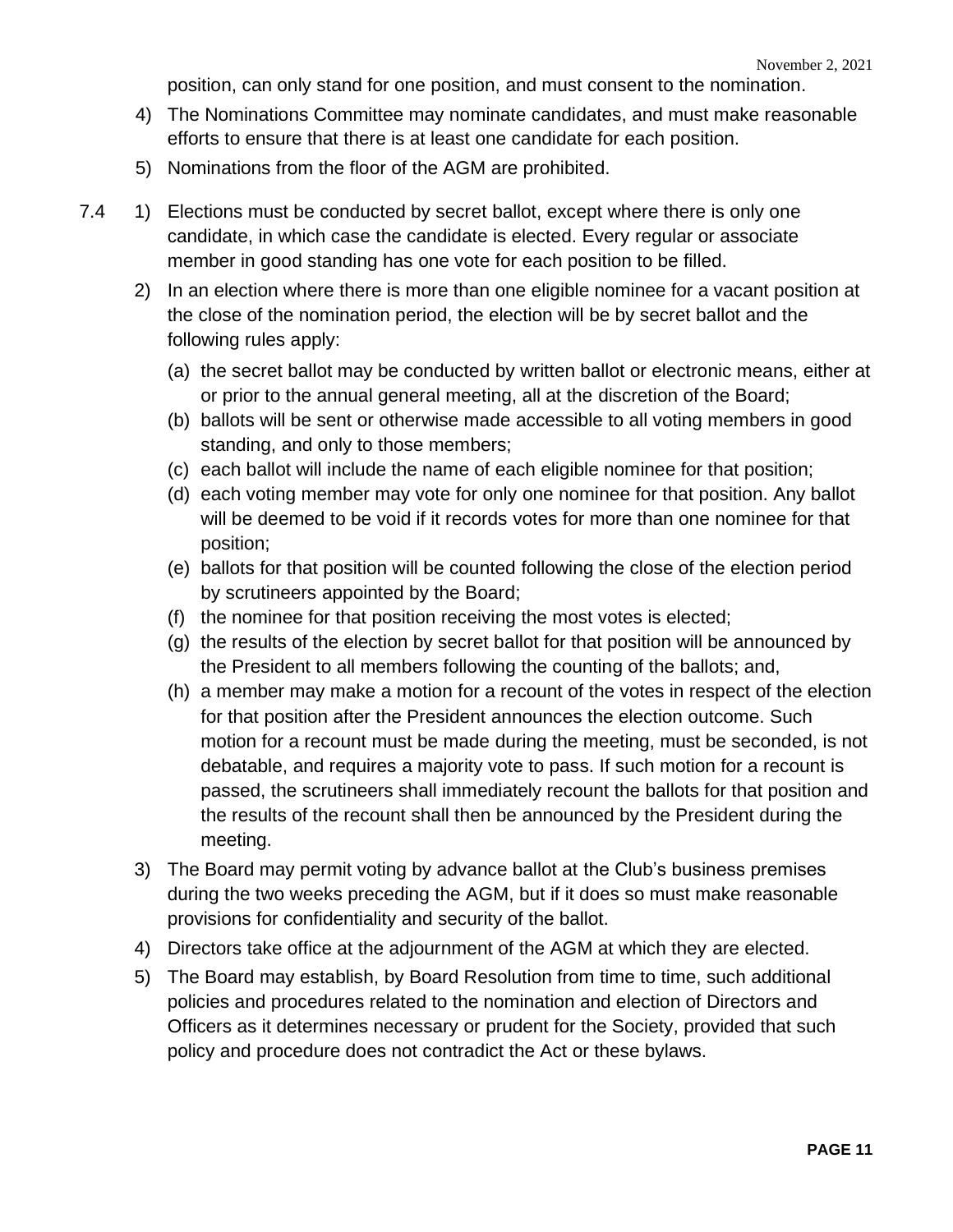- 8.1 1) A director must:
	- a) act honestly and in good faith and in the best interests of the Club, and
	- b) exercise the care, diligence and skill of a reasonably prudent person, in exercising the powers and performing the functions of a director.
	- 2) The requirements of this section are in addition to, and not in derogation of, an enactment or rule of law or equity relating to the duties or liabilities of the Board of a Club.
- 8.2 Nothing in a contract, the constitution or bylaws, or the circumstances of a director's appointment, relieves a director from:
	- a) the duty to act in accordance with the Act and the regulations, or
	- b) a liability that by a rule of law would otherwise attach to the director in respect of negligence, default, breach of duty or breach of trust of which the director may be guilty in relation to the Club.
- 8.3 A director who has a direct or indirect material interest in a contract or transaction (whether existing or proposed) with the Club, or a matter for consideration by the directors:
	- 1) will be counted in the quorum at a meeting of the Board at which the contract, transaction or matter is considered;
	- 2) will disclose fully and promptly the nature and extent of her interest in the contract, transaction or matter;
	- 3) is not entitled to vote on the contract, transaction or matter;
	- 4) will absent himself or herself from the meeting or portion thereof:
		- a) at which the contract, transaction or matter is discussed, unless requested by the Board to remain to provide relevant information; and
		- b) in any case, during the vote on the contract, transaction or matter; and
	- 5) refrain from any action intended to influence the discussion or vote.

The Board may establish further policies governing conflicts of interest of directors and others, provided that such policies must not contradict the Act or these bylaws.

- 8.4 1) A director must not be an employee or contractor of the Club for a period of one year after ceasing to be a director.
	- 2) An employee or contractor of the Club must not be a director for a period of one year after ceasing to be an employee or contractor.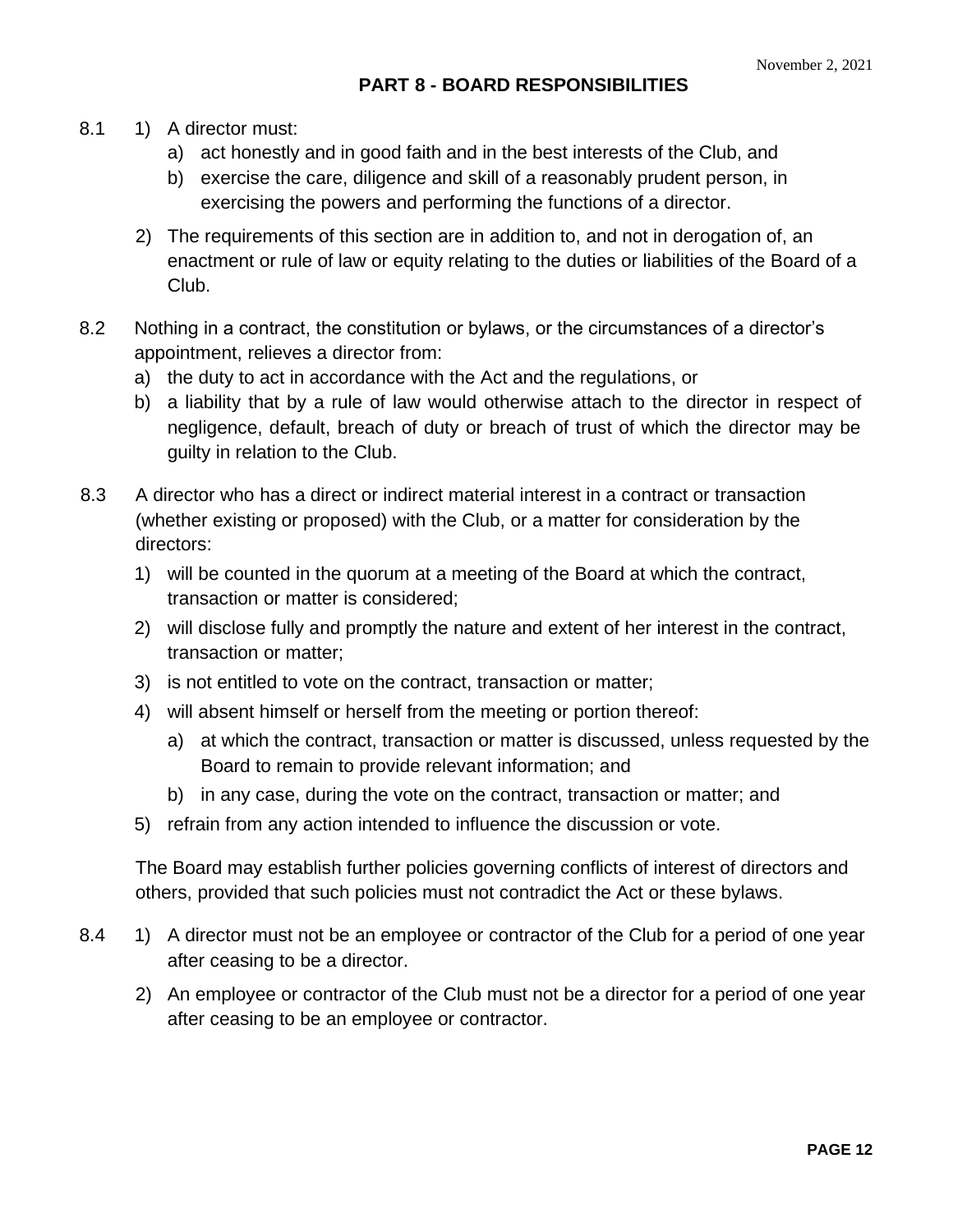# **PART 9 - PROCEEDINGS OF THE BOARD**

- 9.1 1) The Board may meet together at the places and times it thinks fit to dispatch business, adjourn and otherwise regulate its meetings and proceedings.
	- 2) Quorum at a meeting of the Board is a majority of the directors then in office.
	- 3) A director may at any time, and the Secretary, on the request of a director, must, call a meeting of the Board. Notice is sufficient if sent by ordinary mail addressed to a director at the director's home address, by facsimile, or by e-mail.
	- 4) There must be at least six meetings of the Board each year.
- 9.2 Subject to the Act and these bylaws, the Board may adopt rules of order for its meetings, but if it does not do so then the most recent edition of Robert's Rules of Order must be used.
- 9.3 Electronic meetings of the Board by internet or telephone are authorized. Conditions of opportunity for deliberation among participants in electronic meetings must be equivalent to those of regular meetings held in one room or area with participants actually present.
- 9.4 A director may waive notice of any meeting or meetings of the Board, and may at any time withdraw the waiver, and until the waiver is withdrawn:
	- a) no notice of meetings of the Board need be sent to that director, and
	- b) all meetings of the Board, notice of which have not been given to that director are, if a quorum is present, deemed to be valid and effective.
- 9.5 1) Except where otherwise required, questions arising at meetings of the Board and committees must be decided by a simple majority of votes.
	- 2) A resolution proposed at a meeting of the Board or a committee must be seconded, and the Chair of such a meeting may move or propose a resolution.
	- 3) In the case of an equality of votes, the Chair of a meeting of the Board does not have a second or casting vote.
- 9.6 A resolution in writing, signed by all the directors and placed with the minutes of the Board, is as valid and effective as if regularly passed at a meeting of the Board.

# **PART 10 – DUTIES OF OFFICERS**

- 10.1 Subject to the bylaws, the Board must determine the duties and responsibilities of each of the directors and officers.
- 10.2 The President:
	- a) must supervise the other directors in the execution of their duties,
	- b) must chair all meetings of the Board and the Club,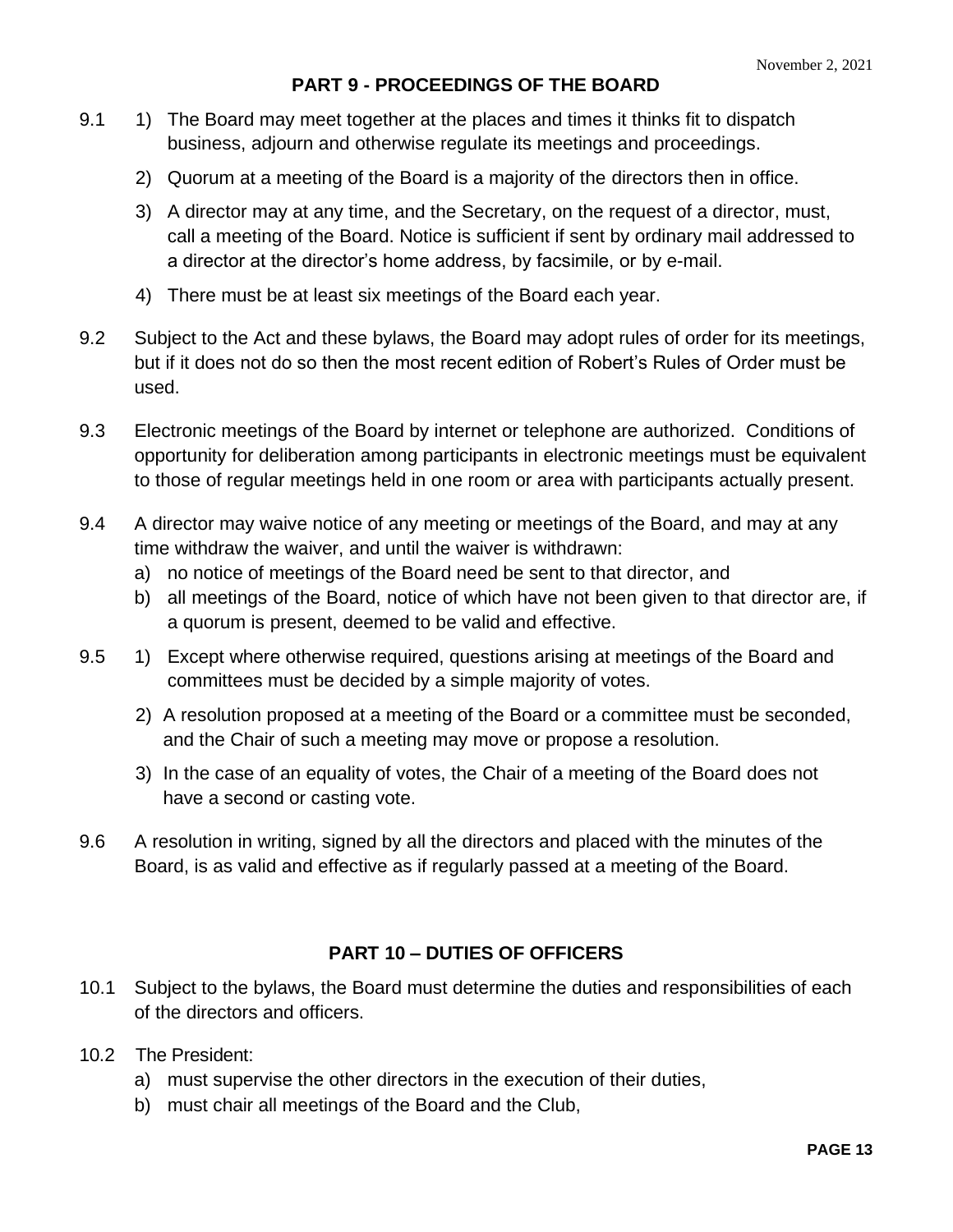- c) has the right to receive notice of, to attend, to speak at and to vote at meetings of all committees except the Nominations Committee, as an ex-officio member,
- d) has the powers and duties generally pertaining to the office of President, subject to any restrictions imposed by the Board, and
- e) must meet twice each year with the Trustees of the Trust Fund for Education.
- 10.3 The First Vice-President, in the President's absence, must perform the duties of the President. In the absence of both the President and the First Vice-President, the Second Vice-President must do so.
- 10.4 1) The Secretary must:
	- a) conduct the correspondence of the Club,
	- b) issue notices and keep minutes of all meetings of the Club and the Board,
	- c) have custody of all records and documents of the Club except those which must be kept by the Treasurer,
	- d) have custody of the common seal of the Club,
	- e) be responsible for filings with the Registrar, and
	- f) maintain the register of members.
	- 2) The Board may delegate the duties of the Secretary to an employee of the Club.
- 10.5 In the absence of the Secretary from a meeting, the Board must appoint another person to act as Secretary.
- 10.6 1) The Treasurer must:
	- a) chair the Finance Committee,
	- b) keep the financial records, including books of account, necessary to comply with the Act, and
	- c) render financial statements to the Board, members, and others when required.
	- 2) The Board may delegate the duties of the Treasurer to an employee of the Club.
- 10.7 The President should appoint a Board member liaison to the Federation and Status of Women Committees.
- 10.8 The Board may employ an executive director, who may also be titled the general manager or chief executive officer, and if it does so must set the terms of employment, authority, responsibility, and remuneration of that person.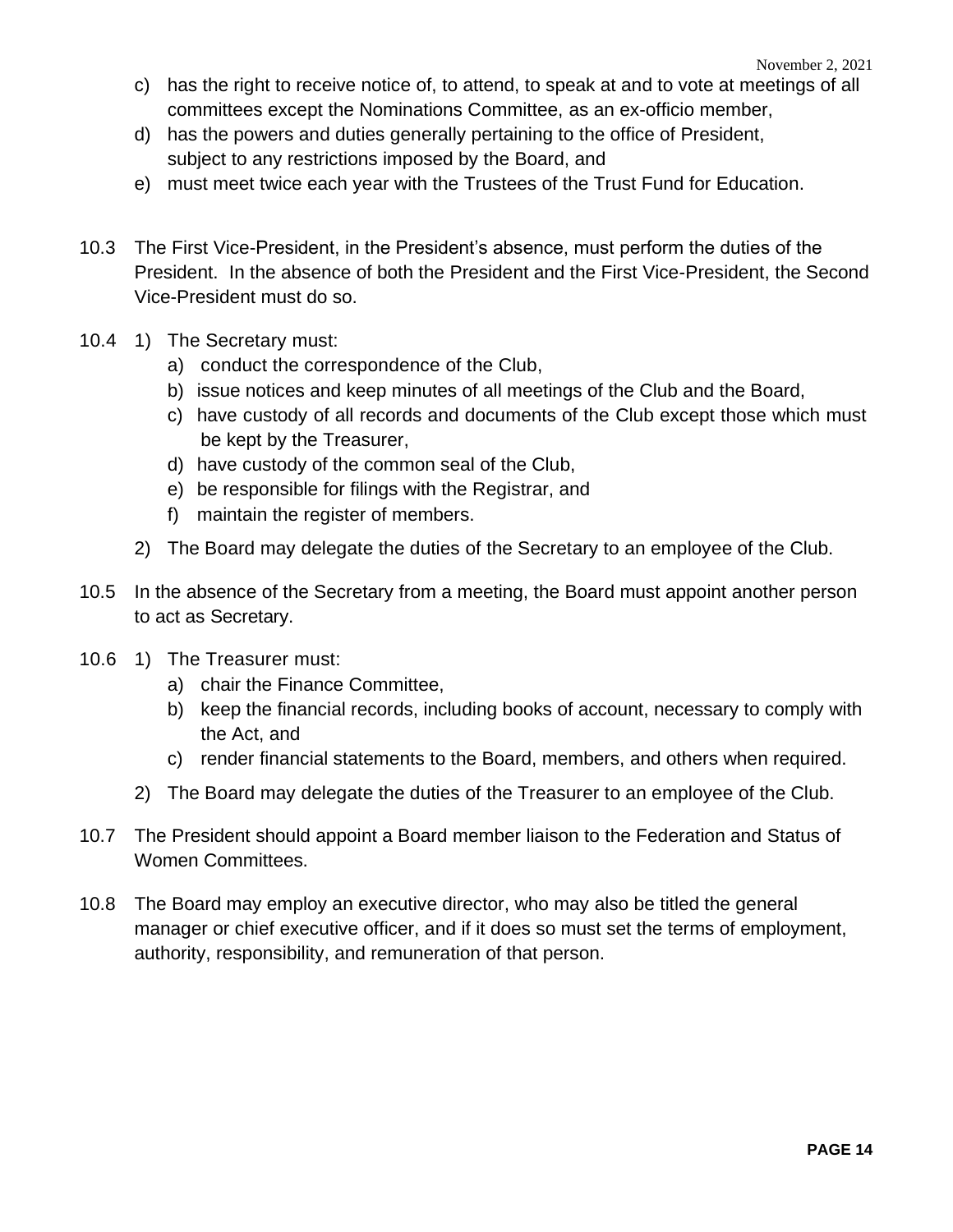- 11.1 1) The standing committees are the Finance, Membership, Education and House Committees.
	- 2) The chair of each standing committee must be elected at the AGM.
	- 3) A standing committee may appoint or elect a co-chair, to assist the chair in the performance of her duties as chair. A co-chair is not a director.
	- 4) The Nominations Committee must be appointed pursuant to and has the duties set out in bylaw 7.3.
	- 5) The chair of the Constitution and By-Laws Committee must be nominated by the President, and that appointment must be ratified by the Board.
	- 6) A standing or other committee may determine, in its discretion, to hold its meetings in whole or in part by electronic means, so as to allow some or all members to participate in the meeting remotely. The committee must take reasonable steps to ensure that all members are able to communicate and participate in the meeting adequately and, in particular, that remote participants are able to participate in a manner comparable to participants present in person, if any. Persons participating by permitted electronic means are deemed to be present at the committee meeting.
- 11.2 1) There must be two types of special committees, appointed by and reporting to the Board:
	- a) Continuing committees, whose task is ongoing, and
	- b) Ad hoc committees, that are appointed to perform a specific task and that cease to exist on completion of that task.
	- 2) The Board must appoint special committees. The chair of a continuing committee may be recommended by the members of the committee, subject to confirmation by the Board. If a continuing committee does not recommend a chair, the Board must appoint one.
	- 3) The chair of a continuing committee has a term of office of two years, and may be reappointed.
	- 4) The chair of each special committee may nominate members to the committee, subject to confirmation by the Board. The term of office of the members of a committee ends at the end of the chair's term of office, but they may be re-appointed if nominated by the chair and confirmed by the Board.
- 11.3 The Board may as it thinks fit delegate any, but not all, of its responsibilities and authority to such other committees as it deems necessary.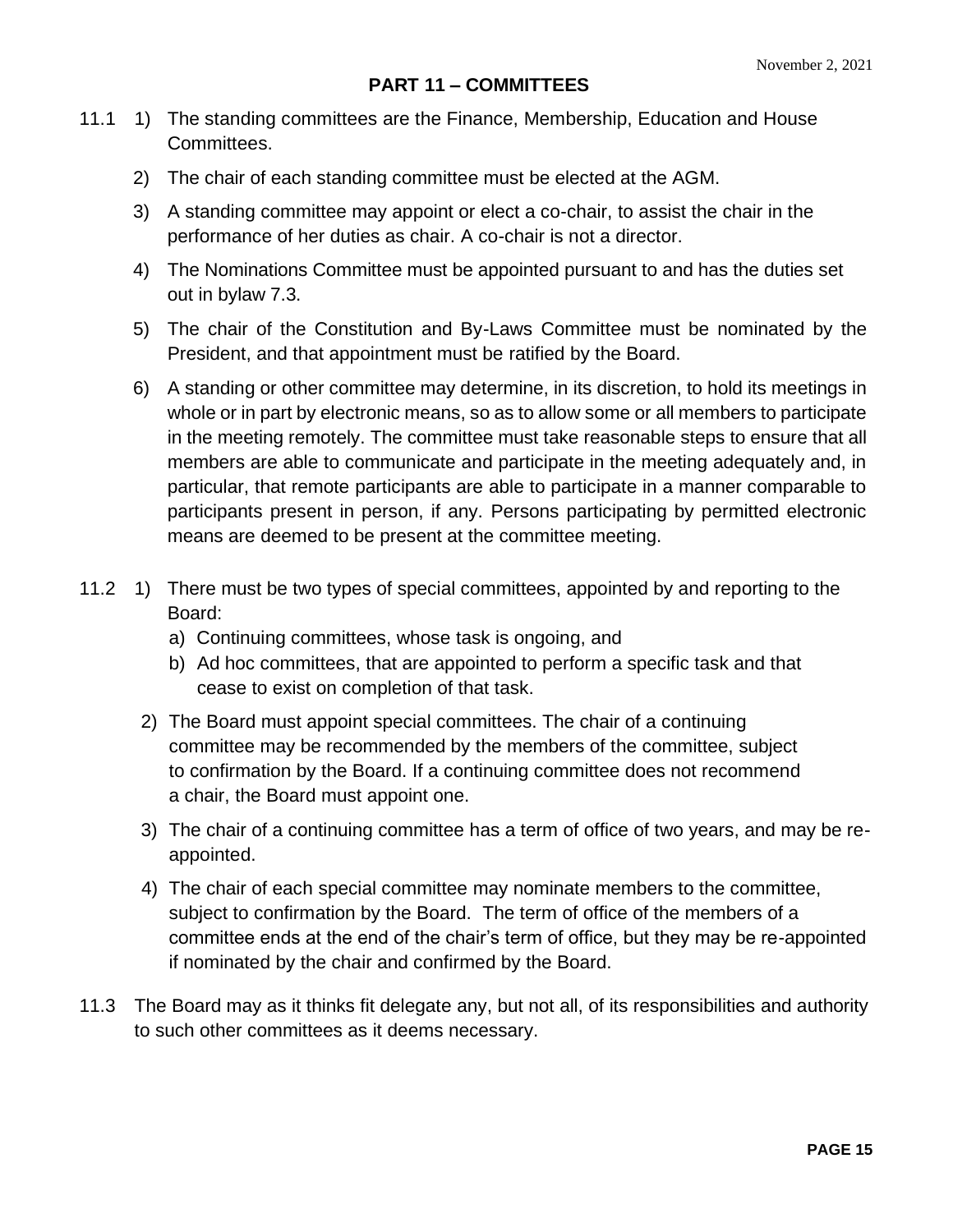# **PART 12 – FINANCE**

- 12.1 An expense that is not included in the budget must be approved:
	- a) by the Board, where the amount is not more than \$5,000.00, or
	- b) by ordinary resolution at a general meeting on 14 days' notice, where the amount is more than \$5,000.00.
- 12.2 The Club must not borrow, raise money, or issue a debenture or mortgage unless it is authorized by a special resolution.
- 12.3 The Club must invest its funds as determined by the Board, subject to the Board exercising the judgment and care, under the circumstances then prevailing, which persons of prudence, character and intelligence exercise in the management of their own affairs.
- 12.4 The fiscal year of the Club is February  $1<sup>st</sup>$  January 31 $<sup>st</sup>$ .</sup>
- 12.5 The Board must by resolution determine the signing officers of the Club, and any limits to their authority.
- 12.6 1) The Club must not conduct any fund-raising event without the prior approval of the Board.
	- 2) If the Club plans a fund-raising event that requires each member to pay for or sell a number of tickets, that event must be approved by ordinary resolution. No more than two such events can be held in one year.
- 12.7 Subject to the Personal Information Protection Act and other applicable statutes, the
	- a) financial statements, Board and members' minutes, and register of members may be inspected by a member, on reasonable notice.
	- b) other documents of the Club, including its accounting records, may be inspected by a member on reasonable notice, subject to any resolution of the Board, and
	- c) documents of the Club, including its accounting records, must be open to the inspection of a director, subject only to laws requiring otherwise.

# **PART 13 – HYCROFT FUND**

- 13.1 1) The Club shall establish and maintain a fund to be known as the "Hycroft Fund".
	- 2) The purpose of the Hycroft Fund is to provide an emergency fund for the Club.
	- 3) The Hycroft Fund shall be administered by the Finance Committee.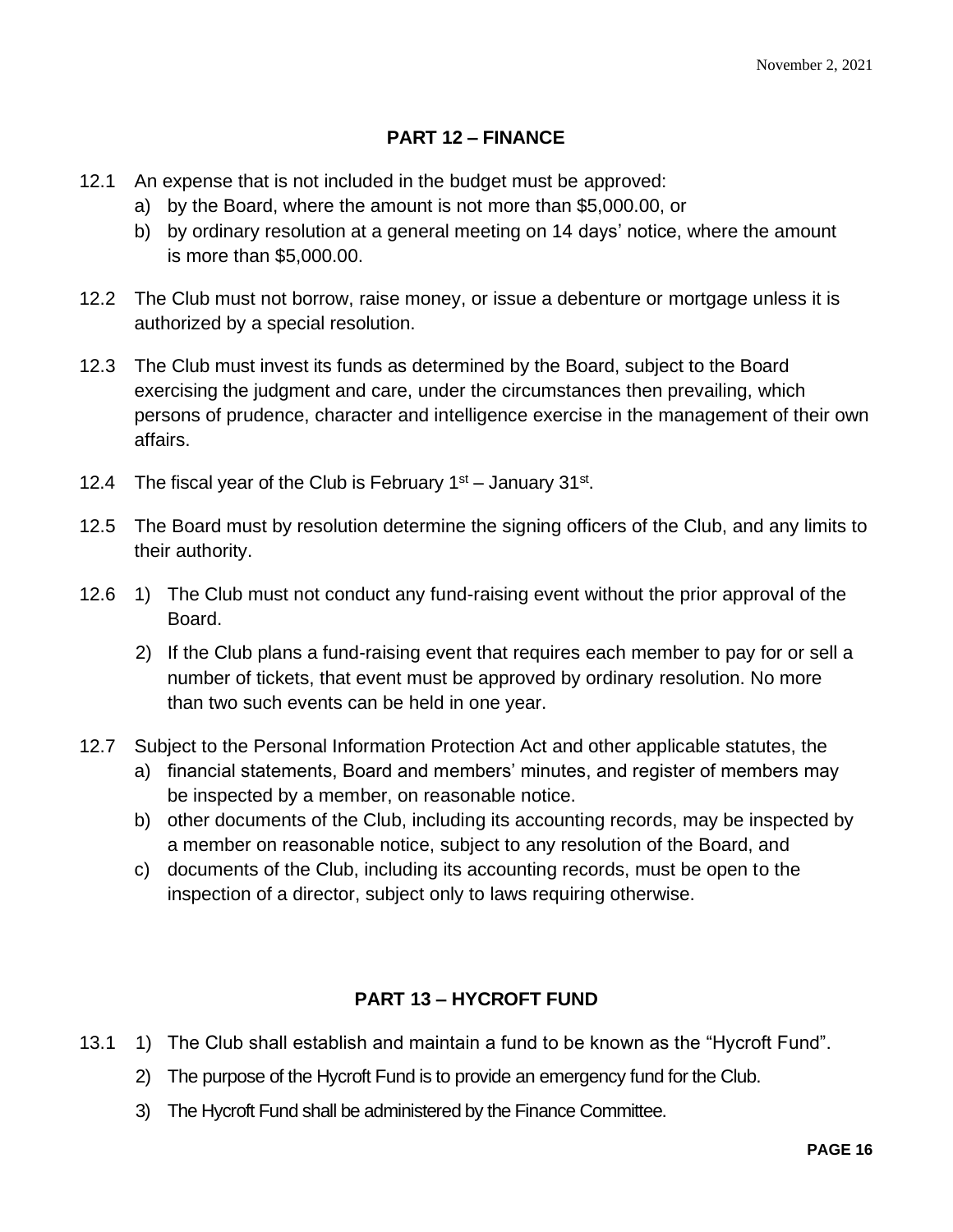- 4) Subject to Bylaw 13.1(6), at least \$175,000 shall be maintained in the Hycroft Fund at all times.
- 5) Management and administrative expenses of the Hycroft Fund shall be paid from the Hycroft Fund and after the payment of such expenses, any amounts in the Hycroft Fund in excess of the amount stipulated in Bylaw 13.1(4) may be transferred from time to time, subject to any restrictions determined by the Finance Committee, to the operating account of the Club.
- 6) The Board may in an emergency (as determined by the resolution of the Board) draw amounts from the Hycroft Fund below the amount stipulated in Bylaw 13.1(4) for the purpose of such emergency and, in such case, the Board must forthwith:
	- a) notify the members in writing of the declaration of emergency, the nature of the event to be determined to be an emergency, the amount of such withdrawal, the amount remaining in the Hycroft Fund, and the plans to replenish the Hycroft Fund, and thereafter
	- b) cause the Hycroft Fund to be replenished until the amount in the Hycroft Fund is restored to at least the amount stipulated in Bylaw 13.1(4).

# **PART 14 – AUDIT**

- 14.1 The Club is not required to be audited. However, the Club will conduct an audit or review of its annual financial statements if:
	- 1) the directors determine to conduct an audit or review engagement by resolution of the Board; or
	- 2) the members require the appointment of an auditor/reviewer by ordinary resolution, in which case the Club will appoint an auditor qualified in accordance with Part 9 of the Act and these bylaws.
- 14.2 If the Club determines to conduct an audit/review, an auditor/reviewer will be appointed at an annual general meeting to hold office until such auditor is reappointed at a subsequent annual general meeting or a successor is appointed in accordance with the procedures set out in the Act or until the Club no longer wishes to appoint an auditor.
- 14.3 Except as provided in section 14.4, the Board will fill any vacancy occurring in the office of auditor and an auditor/reviewer so appointed will hold office until the next annual general meeting.
- 14.4 An auditor/reviewer may be removed and replaced by ordinary resolution in accordance with the procedures set out in the Act.
- 14.5 An auditor/reviewer will be promptly informed in writing of such appointment or removal.
- 14.6 The auditor/reviewer, if any, must prepare a report on the financial statements of the Club in accordance with the requirements of the Act and applicable law.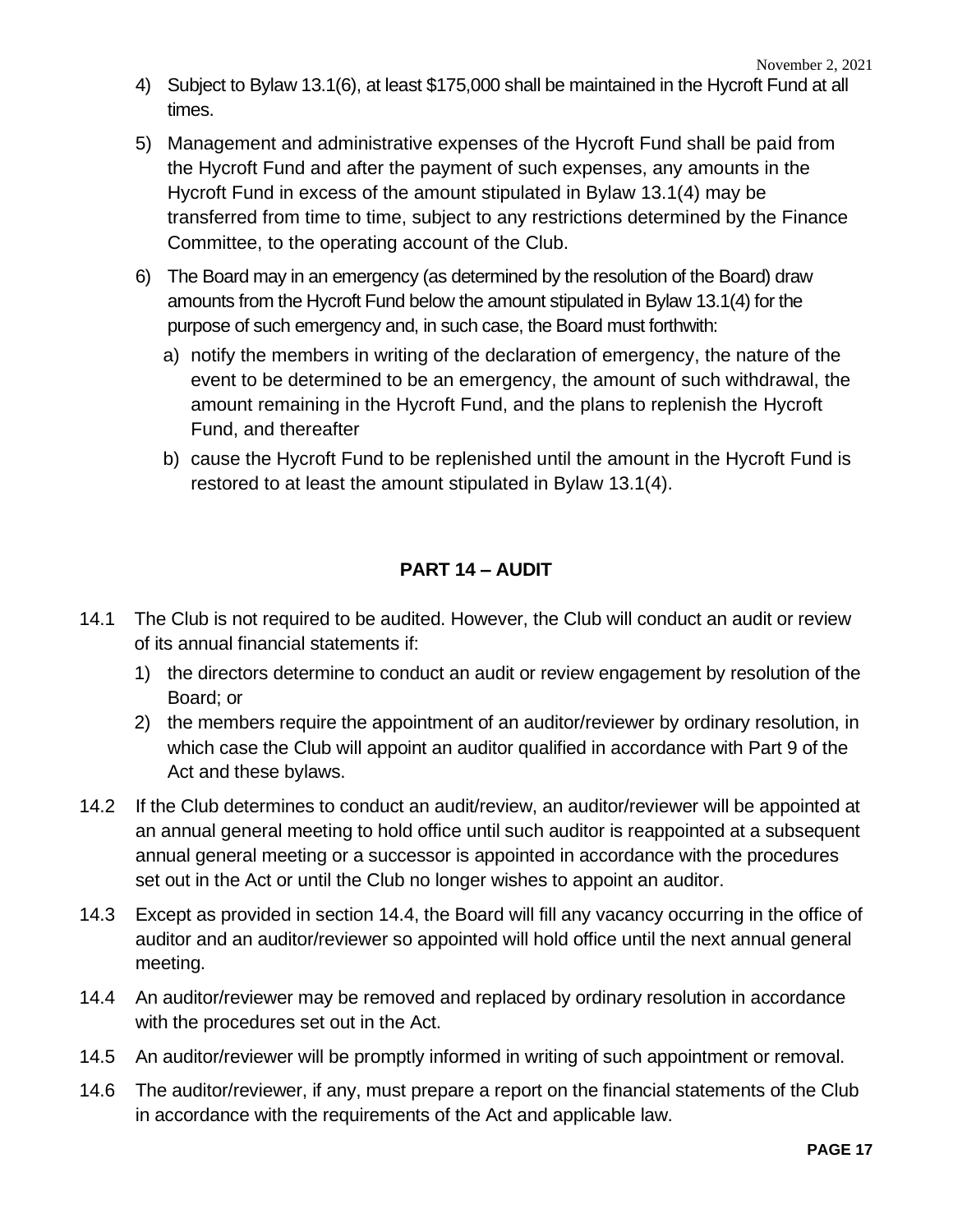- 14.7 The auditor/reviewer, if any, is entitled in respect of a general meeting to:
	- 1) receive every notice relating to a meeting to which a member is entitled;
	- 2) attend the meeting; and
	- 3) be heard at the meeting on any part of the business of the meeting that deals with the auditor's/reviewer's duties or function.

An auditor/reviewer who is present at a general meeting at which the financial statements are considered must answer questions concerning those financial statements, the auditor's's report, if any, and any other matter relating to the auditor's/reviewer's duties or function.

# **PART 15 – SEAL**

- 15.1 The Board may provide a common seal for the Club and may destroy a seal and substitute a new seal in its place.
- 15.2 The common seal must be affixed only when authorized by a resolution of the Board and then only in the presence of the persons prescribed in the resolution, or if no persons are prescribed, in the presence of the President and Secretary or President and Treasurer.

# **PART 16 – TRUST FUND FOR EDUCATION**

- 16.1 1) The Club must have a Board of Trustees, comprised of three members.
	- 2) The Board of Trustees must administer The University Women's Club of Vancouver Trust Fund for Education, subject to the governing documents of that trust.
	- 3) The Board of Trustees must:
		- a) present a report on its activities, and financial statements that have been reviewed by an accredited professional accountant, to the AGM, and
		- b) meet with the President at least twice each year.
- 16.2 1) Each member of the Board of Trustees must have been a regular or associate member of the Club for not less than three years.
	- 2) One member of the Board of Trustees must be a Past-President of the Club.
	- 3) A member of the Board of Trustees has a term of office of three years.
	- 4) No member of the Board of Trustees may serve for more than three consecutive years, except those appointed under bylaw 16.2 (6), if subsequently elected.
	- 5) One member of the Board of Trustees must be elected at each AGM.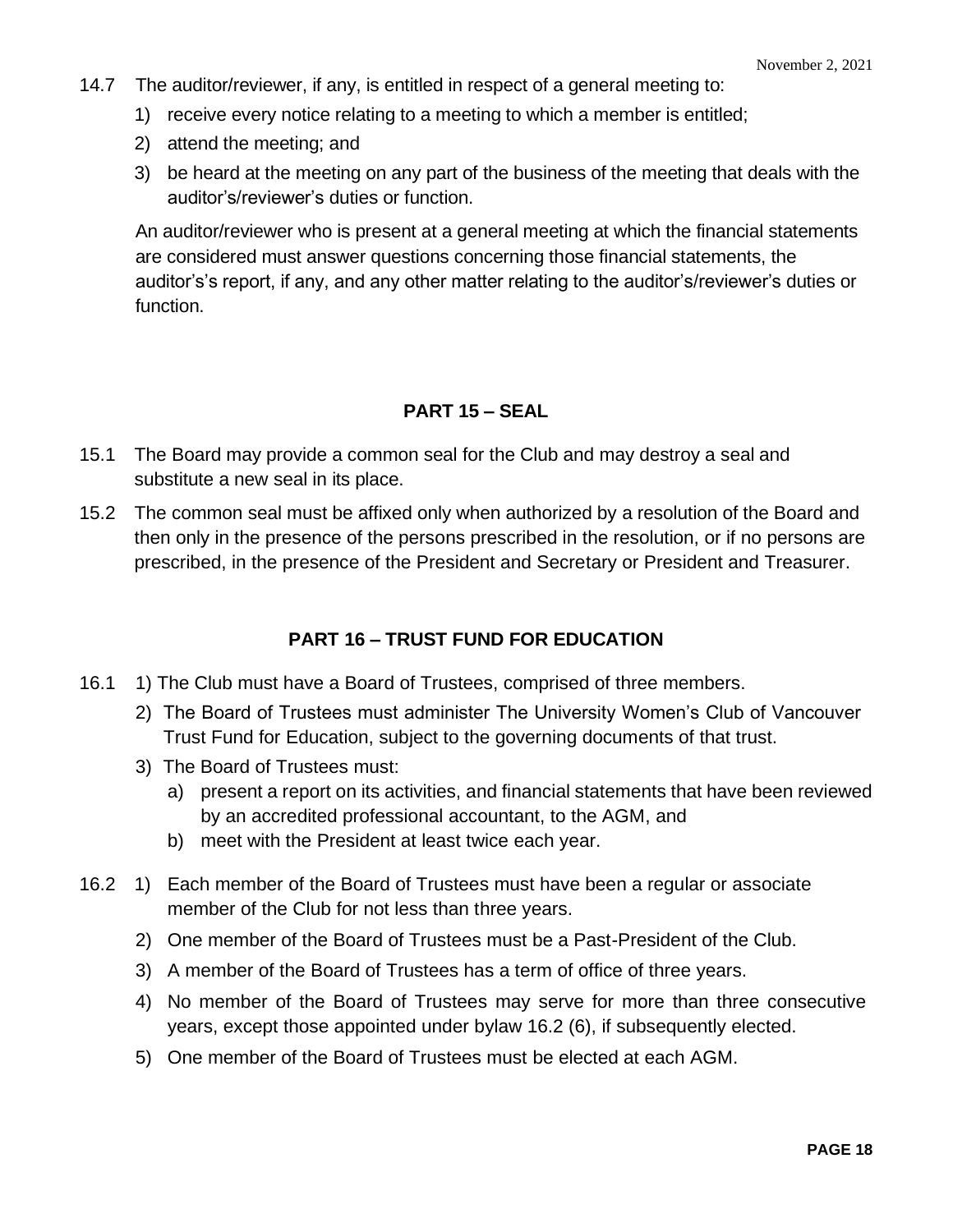- 6) If a member of the Board of Trustees ceases to hold office between AGMs, the Board must appoint a member to fill complete the term. The member appointed may be reelected when the term ends.
- 7) The term of office of a member of the Board of Trustees begins at the adjournment of the AGM at which she is elected.
- 8) The chair of the Board of Trustees must be that member who has been a member of it for the longest time.

# **PART 17 – MISCELLANEOUS**

- 17.1 In the event of the winding-up or dissolution of the Club, all the assets of the Club remaining after the payment or satisfaction of all its liabilities, including the remuneration (if any) of a liquidator, and after payment to employees of the Club of any arrears of salaries or wages, and after payment of any debts of the Club, must be distributed as may be determined by the members of the Club at the time of dissolution. The distribution must be made to any scholarship or bursary endowment fund held by any one or more of those universities or colleges in British Columbia that are members in good standing of the Association of Universities and Colleges of Canada. *This provision was previously unalterable*.
- 17.2 The documents and records of the Club, including the financial and accounting records and the minutes of general meetings, committee meetings and meetings of the Board, will be open to the inspection of any director at reasonable times and on reasonable notice.

A member in good standing is entitled, upon providing not less than fourteen (14) days' notice in writing to the Club, to inspect any of the following documents and records of the Club at the registered office address of the Club on record from time to time with the Registrar of Companies of the Province of British Columbia during the Club's normal business hours:

- 1) the constitution and these bylaws, and any amendments thereto;
- 2) the statement of directors and registered office of the Club;
- 3) minutes of any general meeting of the Club, including the text of each resolution passed at the meeting;
- 4) resolutions of the members in writing, if any;
- 5) annual financial statements relating to a past fiscal year that have been received by the members in a general meeting of the Club;
- 6) the register of directors;
- 7) the register of members;